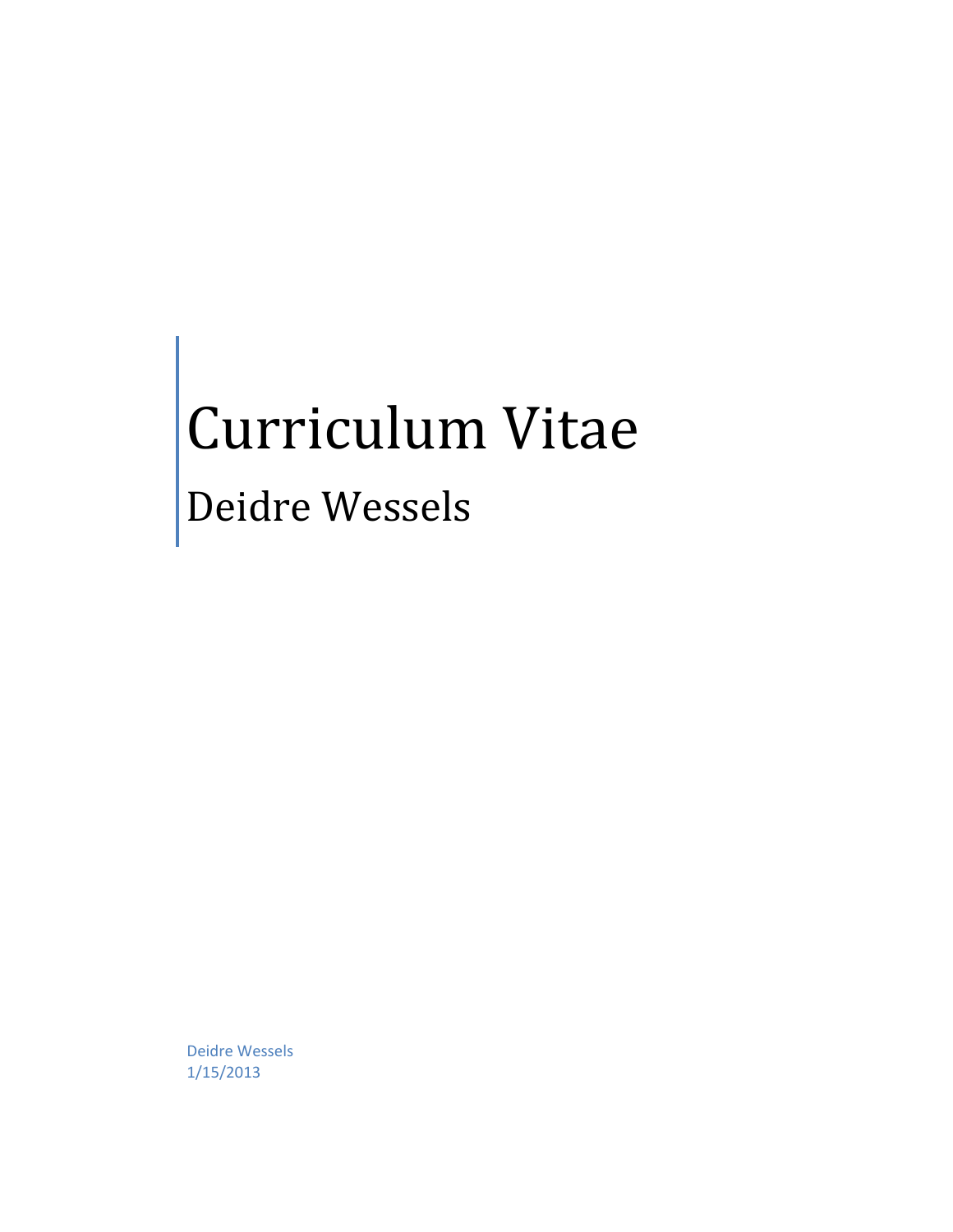## Curriculum vitae of Deidre Wessels

Personal Profile

| Surname                         | : Wessels                                                                        |  |  |  |
|---------------------------------|----------------------------------------------------------------------------------|--|--|--|
| <b>First Names</b>              | : Deidre Juliet                                                                  |  |  |  |
|                                 | Identity Number : 7311080121084                                                  |  |  |  |
| Drivers licence                 | : Code 08                                                                        |  |  |  |
| Transport                       | : Own Vehicle                                                                    |  |  |  |
| Nationality                     | : South African (Coloured) Female                                                |  |  |  |
| Religion                        | : Christian                                                                      |  |  |  |
| <b>Education Qualifications</b> |                                                                                  |  |  |  |
| <b>Secondary Qualifications</b> |                                                                                  |  |  |  |
| <b>High School</b>              | : Riverlea Senior Secondary                                                      |  |  |  |
| <b>Highest Std</b>              | : Matric                                                                         |  |  |  |
| Subjects                        | : English<br>Afrikaans<br>Geopgraphy<br>History<br>Biology<br><b>Mathematics</b> |  |  |  |
| Year completed : 1991           |                                                                                  |  |  |  |
| <b>Tertiary Qualifications</b>  |                                                                                  |  |  |  |
| College                         | : Damelin                                                                        |  |  |  |

Course : Basic Bookkeeping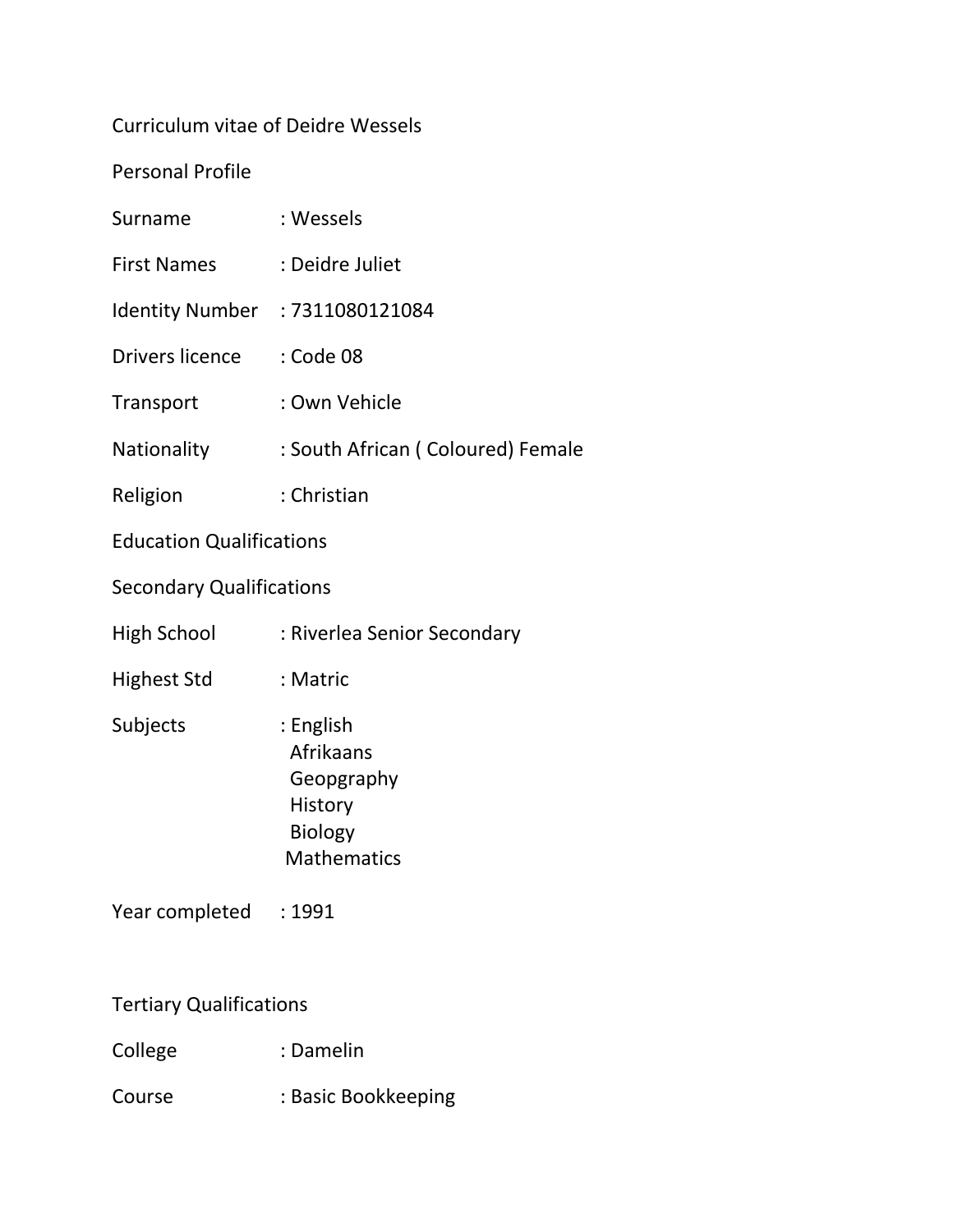| Completed   | : November 2002                          |
|-------------|------------------------------------------|
| Institution | : University Of Johannesburg             |
| Course      | : National Diploma in Project Management |
| Duration    | : January 2012 - November 2013           |

I am a goal orientated, self-motivated individual. I get along with people very easily. I am a strong individual and can work well as a team member.

Employment History

Period : July 2013 until current

Company : University of Johannesburg (Department of Information & Knowledge Management)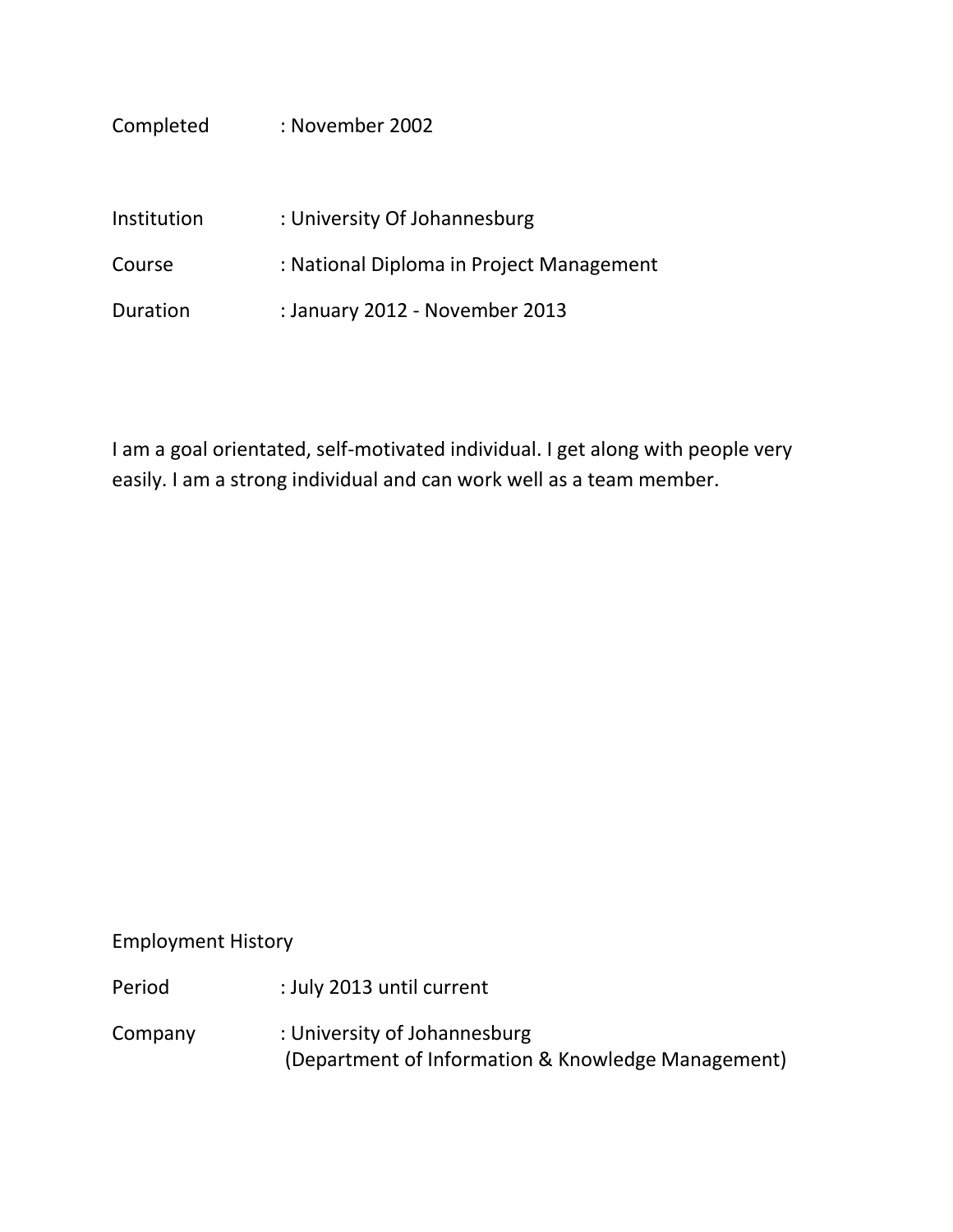Job Description : Departmental Secretary

Duties:

Co-ordination and scheduling of boardroom bookings. Administration of the archive process with Metrofile. Scheduling and supervision of Student Assistants and tutors. Collection of Extra- Curricular & post graduate applications. Coordination and control of stationery. Assisting with the HOD's diary. Administration of the temp appointments for the department including claims. Administration of orders place for the department via oracle.

| System used | : Microsoft Outlook                                           |
|-------------|---------------------------------------------------------------|
|             | Microsoft Word                                                |
|             | Microsoft Excel                                               |
|             | Oracle                                                        |
|             | (Claims, Appointments, Internet expenses, Procurement)<br>IT۲ |

| Period  | : January 2009 - June 2013                                                      |
|---------|---------------------------------------------------------------------------------|
| Company | : University Of Johannesburg<br>(Department of Finance & Investment Management) |

Job description : Administrative Assistant

Duties:

Co-ordination of boardroom bookings. Administration of the archive process with Metrofile. Scheduling and supervision of the Student assistants. Sick note administration. Auditor arrangements and management. Checking programme review files. Co-ordination of reception window. Collection of extra-curricular & post graduate applications. Media Arrangements of Extra- curricular classes. Edulink support for extra- curricular courses. Co-ordination and control of stationery.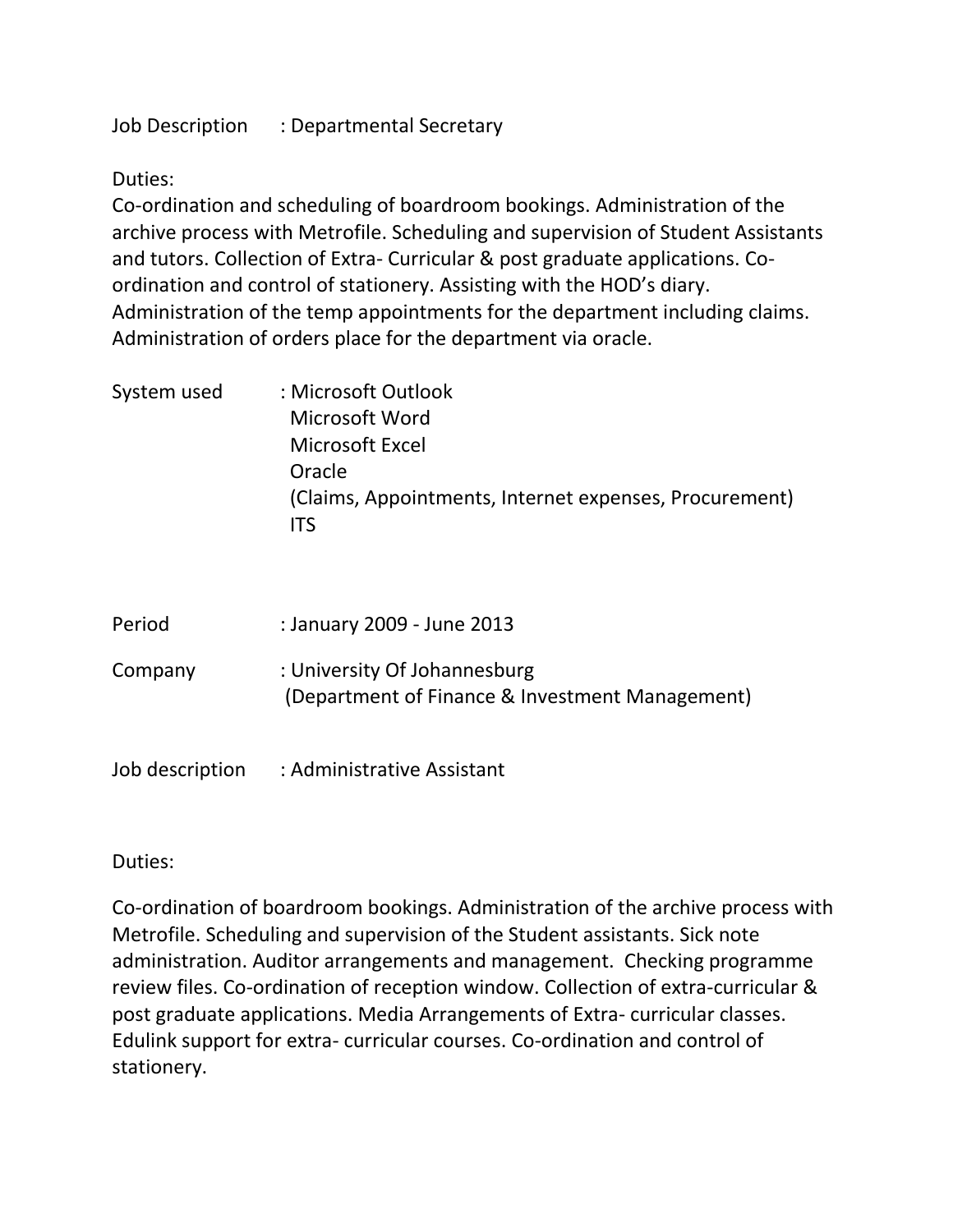System Used : Microsoft Windows 2010 Excel, Word, Outlook

Period : 08 /11 /2004 – 31/12/2008 Company : Nashua North Job Description : Creditors Clerk / Bookkeeper

Duties:

Capture invoices and allocate to general ledger accounts. Reconcile vendor accounts to statements monthly. Communicating any queries with vendors and internal staff. Creditors loaded for payment. Electronic payments monthly with the exception of a few cheques per month. Statutory returns PAYE, SDL, UIF & Vat. Period end processing. Print check listings. Cashbook batches captured and paid. Bank reconciliations. Responsible for own filing. Responsible for 100 – 150 vendors. Book value +- 15 million rand per month.

Reason for leaving : Irreconcilable differences.

Period : 05/10/2004 – 02/11/2004

Company : J S E Sandton

Job Description : Creditors Clerk (Temp Assignment)

Duties:

Invoices captured and filed in creditors to pay. Creditors reconciled against monthly statements. Ensuring invoices are authorized by department managers.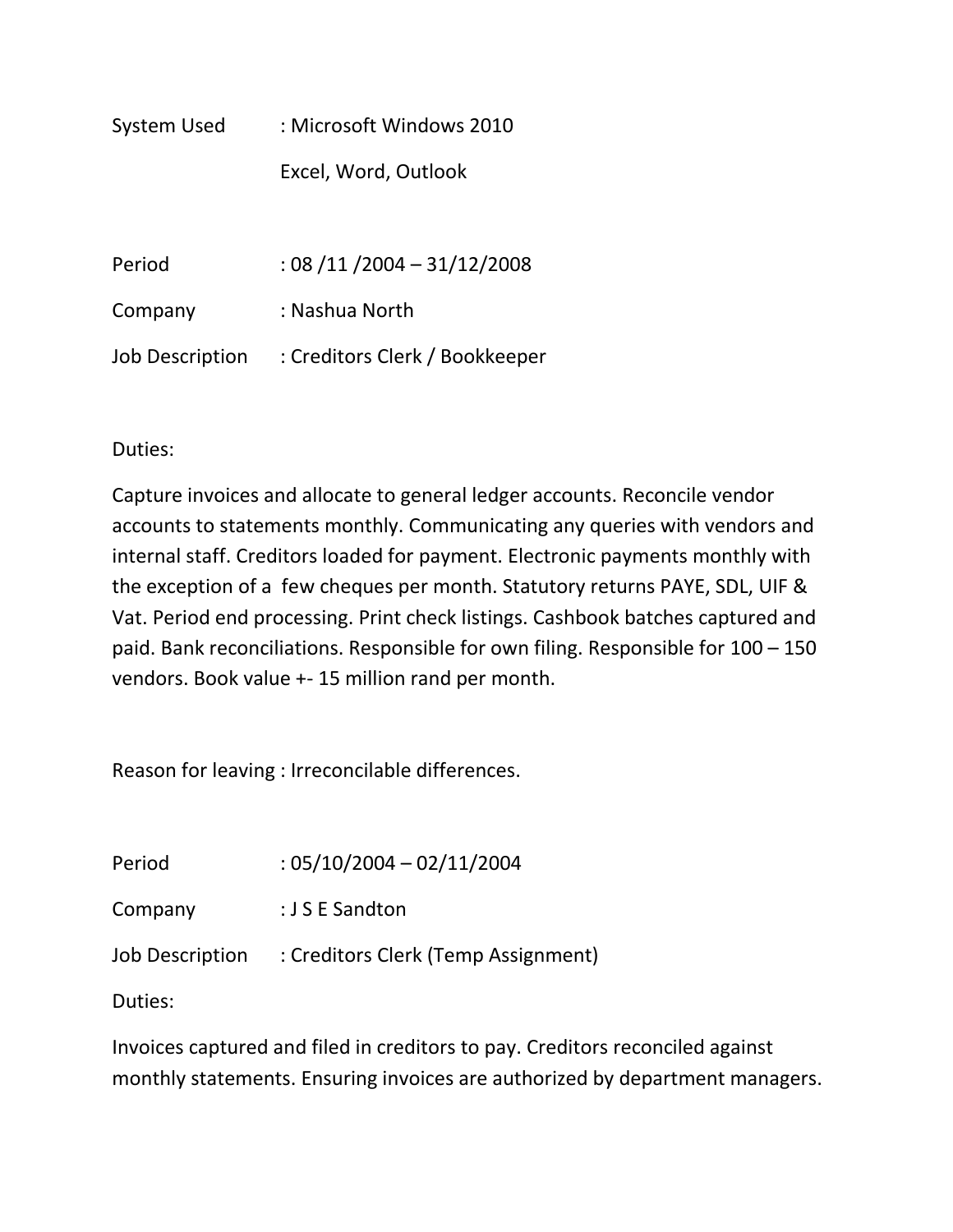Creditors loaded for payment. Communicating with vendors on queries. Filing all creditors.

System used : Acc Pacc Windows & FNB Campus

Reason for leaving : Temporary Assignment

Period : 01/04/2002 – 30/09/2004 Company : Questek Marketing

Job Description : Creditors Clerk

Duties:

Local Creditors

Ensuring quantities ordered are reconciled against quantities supplied, queries and back orders are noted. Reconcile accounts against statements as they are received monthly. Invoices are attached to corresponding purchase orders. Creditors list is updated according to age analysis. Freight accounts is reconciled and maintained accurately with assistance of the shipping clerk. Payments done on FNB cams.

## Overseas Creditors

Overseas invoices are captured and filed in overseas creditors to pay, creditors are reconciled once payment is made. List prepared weekly in conjunction with shipping clerk. Invoices converted to Rand figures at the daily current exchange rate. Creditors maintained accurately. Responsible for own filing. Book value 3-7 million Rand monthly.

System used : Acc Pacc Dos & Fnb Cams.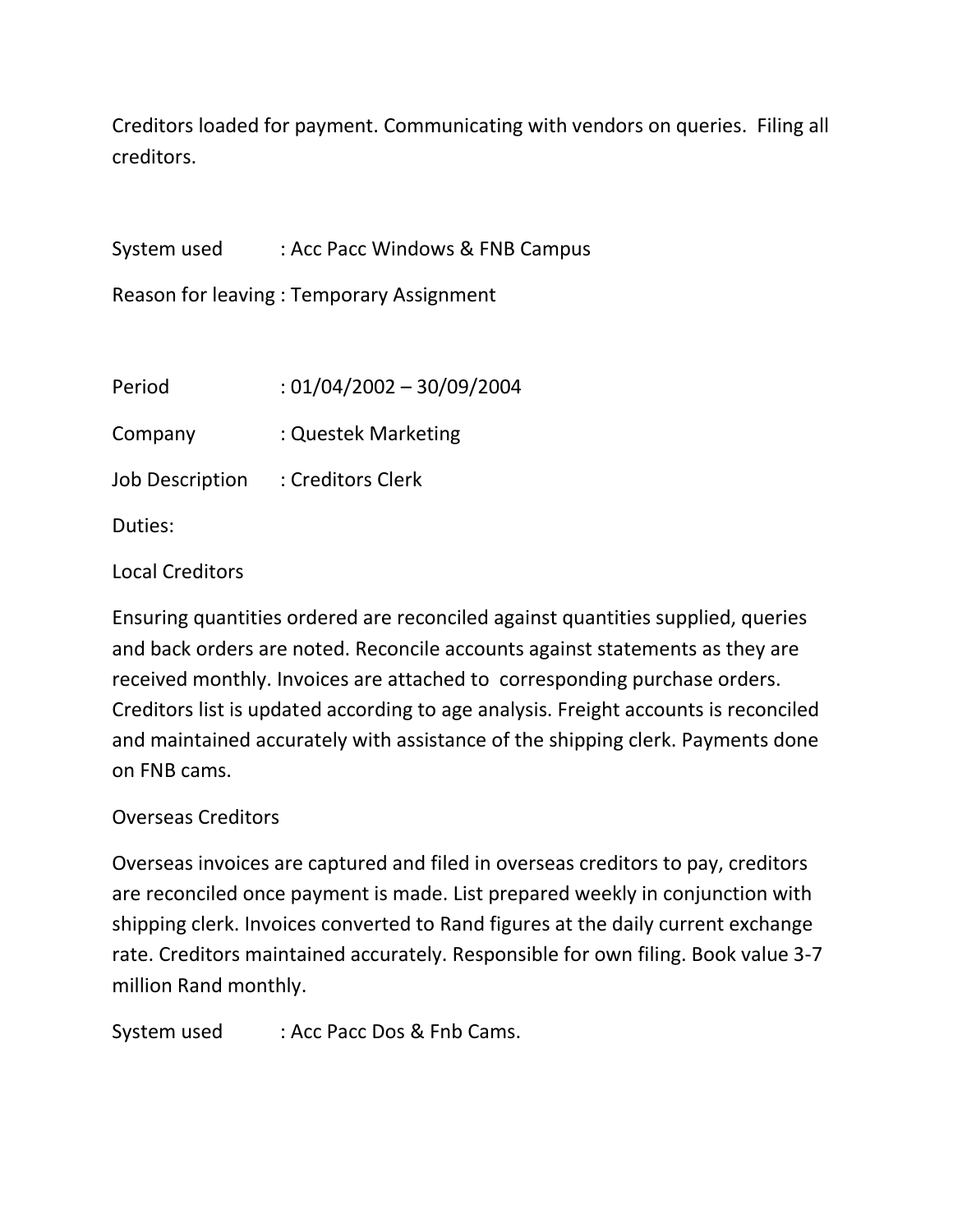Period : October 1998 – March 2002

Company : Addeco

Job Description : Creditors Clerk

Duties:

Ensure completion of Order requisition forms, detailed analysis of expenses, accurate allocations of costs to general ledger accounts. Filing of batches, accurate listing and capture of creditors. Collection of incoming mail, distribution of mail, banking of cheques. Assist in detailed recording of Statutory returns and submissions thereof. Reconciling of monthly liabilities to GL. Records and receipts of petty cash and balancing of petty cash.

System used : Acc Pacc Windows

- Period : June 1996 September 1998
- Company : Van De Venter Meiring Inc.

Job Description : Debt Collector

Duties:

Communicating with Debtors & Clients. Advising of legal actions, sorting queries. Calculating balances. Issuing summons, deciding judgement. Responsible for own correspondence & litigation for sheriffs, debtors and clients.

System Used : MS Windows '95 MS Excel Client Business Solutions Flexi Trace ITC